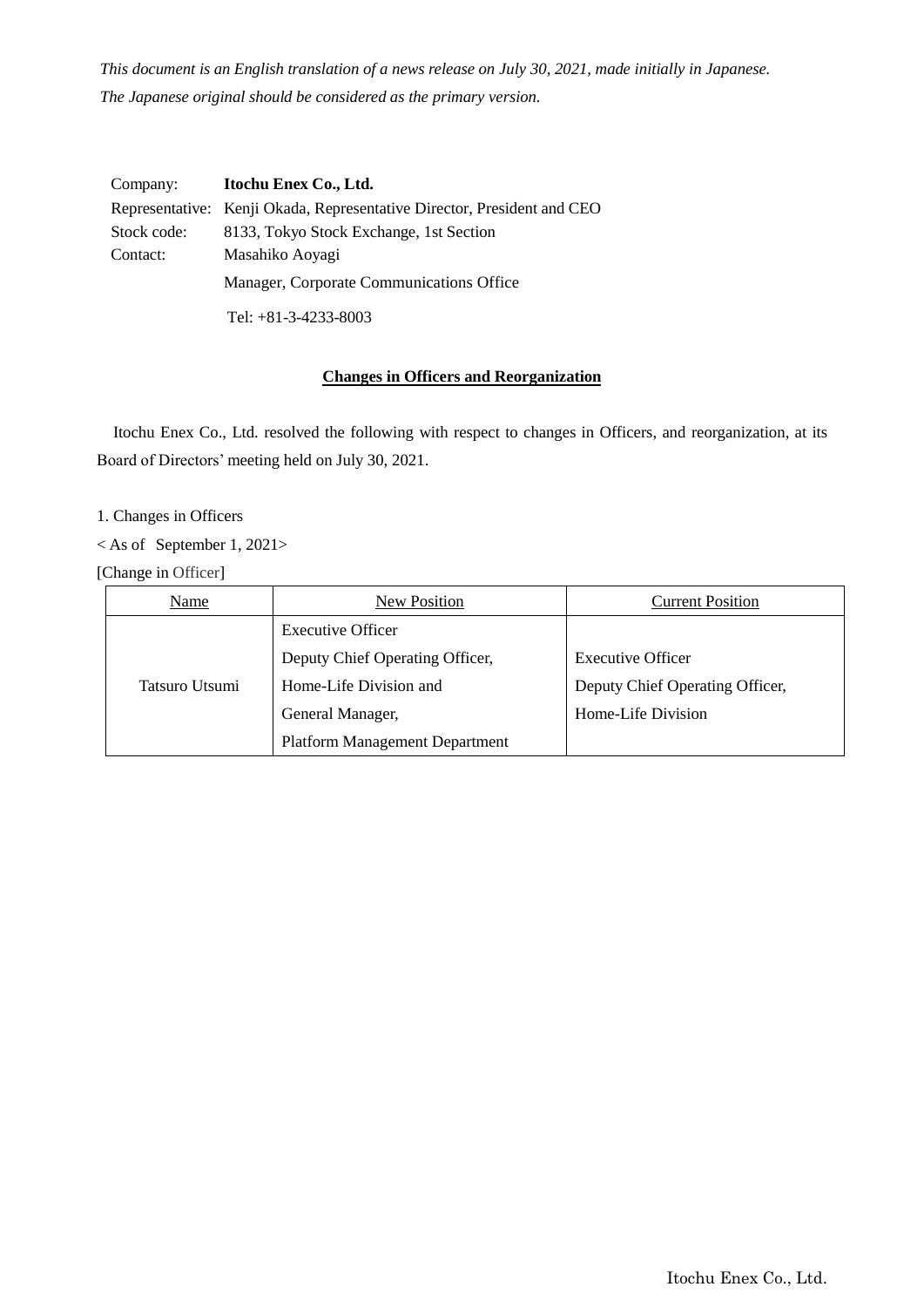#### 2. Reorganization

# <As of September 1, 2021>

## (1) Purpose of reorganization

The "Platform Management Department" will be newly established with the aim of speedily deploying unified measures at our operating company in order to realize a business foundation that can withstand rapid social changes.

## (2) Details of reorganization

#### **[Newly established Division]**

・**Platform Management Department** will be established.

(The new organization chart is shown on the following page.)